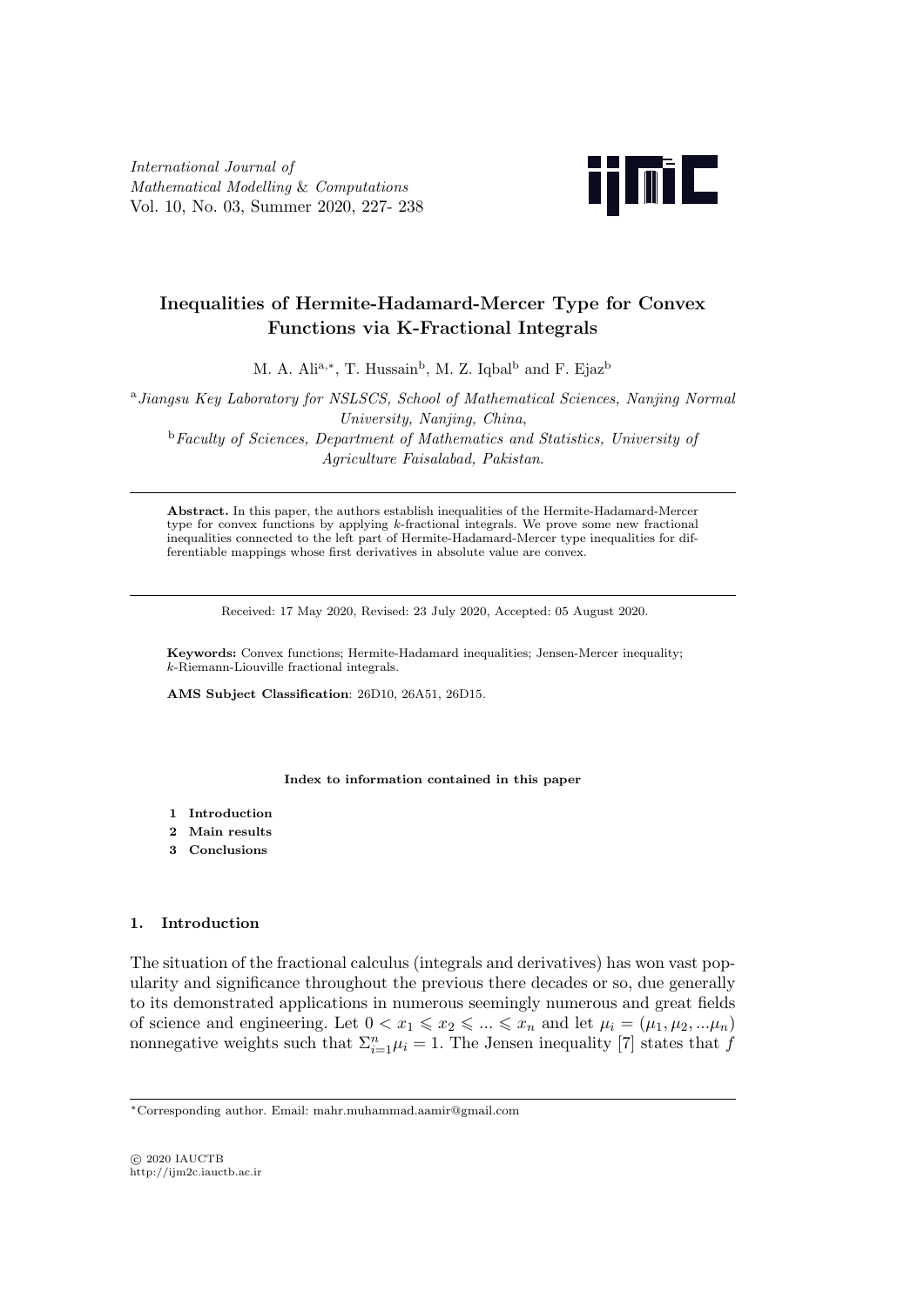is a convex function on the interval  $[a, b]$ ; then,

$$
f\left(\sum_{i=1}^n \mu_i x_i\right) \leqslant \sum_{i=1}^n \mu_i f(x_i),
$$

where for all  $x_i \in [a, b]$  and  $\mu_i \in [0, 1]$ ,  $(i = \overline{1, n})$ . The Hermite–Hadamard inequality states that if a mapping  $f : I \subseteq R \to R$  is a convex function on *I* with  $a, b \in I$ ,  $a < b$  then,

$$
f\left(\frac{a+b}{2}\right) \leqslant \frac{1}{b-a} \int_{a}^{b} f(x)dx \leqslant \frac{f(a)+f(b)}{2}.\tag{1}
$$

The double inequality holds in the reversed direction if *f* is concave (see, [6]).

**Theorem 1.1** [11] If *f* is convex function on  $I = [a, b]$ *, then* 

$$
f\left(a+b-\Sigma_{i=1}^n\mu_ix_i\right) \leqslant f(a)+f(b)-\Sigma_{i=1}^n\mu_if(x_i),
$$

*for each*  $x_i \in [a, b]$  *and*  $\mu_i \in [0, 1]$ *,*  $(i = \overline{1, n})$  *with*  $\Sigma_{i=1}^n \mu_i = 1$ *. For some results related with Jensen-Mercer inequality, (see, [3, 9–11, 14]).*

After these necessary inequalities about convex functions, we will now give the definitions which we will use in this paper.

**Definition 1.2** [4, 17, 19, 20] Let  $f \in L[a, b]$ . The Left sided and right sided Riemann-Liouville fractional integrals  $J_{a^+}^{\alpha}f$  and  $J_{b^-}^{\alpha}f$  of order  $\alpha > 0$  with  $a \geq 0$ can be defined respectively by

$$
J_{a^{+}}^{\alpha}f(x) = \frac{1}{\Gamma(\alpha)} \int_{a}^{x} (x - t)^{\alpha - 1} f(t)dt, \ x > a
$$

$$
J_{b^{-}}^{\alpha}f(x) = \frac{1}{\Gamma(\alpha)} \int_{x}^{b} (t - x)^{\alpha - 1} f(t)dt, \ x < b
$$

here  $\Gamma(\alpha)$  is Euler Gamma function. and  $J_{a^+}^0 f(x) = J_{b^-}^0 f(x) = f(x)$ .

**Definition 1.3** [12] Let  $f \in L[a, b]$ . The Left sided and right sided k-Riemann-Liouville integrals  $kJ_{a+}^{\alpha}f$  and  $kJ_{b-}^{\alpha}f$  of order  $\frac{\alpha}{k} > 0$  with  $a \geq 0$  can be defined respectively by

$$
_{k}J_{a^{+}}^{\alpha}f(x) = \frac{1}{\Gamma_{k}(\alpha)} \int_{a}^{x} (x-t)^{\frac{\alpha}{k}-1} f(t)dt, \qquad x > a
$$

$$
_{k}J_{b^{-}}^{\alpha}f(x) = \frac{1}{\Gamma_{k}(\alpha)} \int_{x}^{b} (t-x)^{\frac{\alpha}{k}-1} f(t)dt, \qquad x < b
$$

here  $\Gamma_k(\alpha)$  is the k-Gamma function defined as:

$$
\Gamma_k(\alpha) = \int_0^\infty t^{\alpha - 1} \exp^{-\frac{t^k}{k}} dt,
$$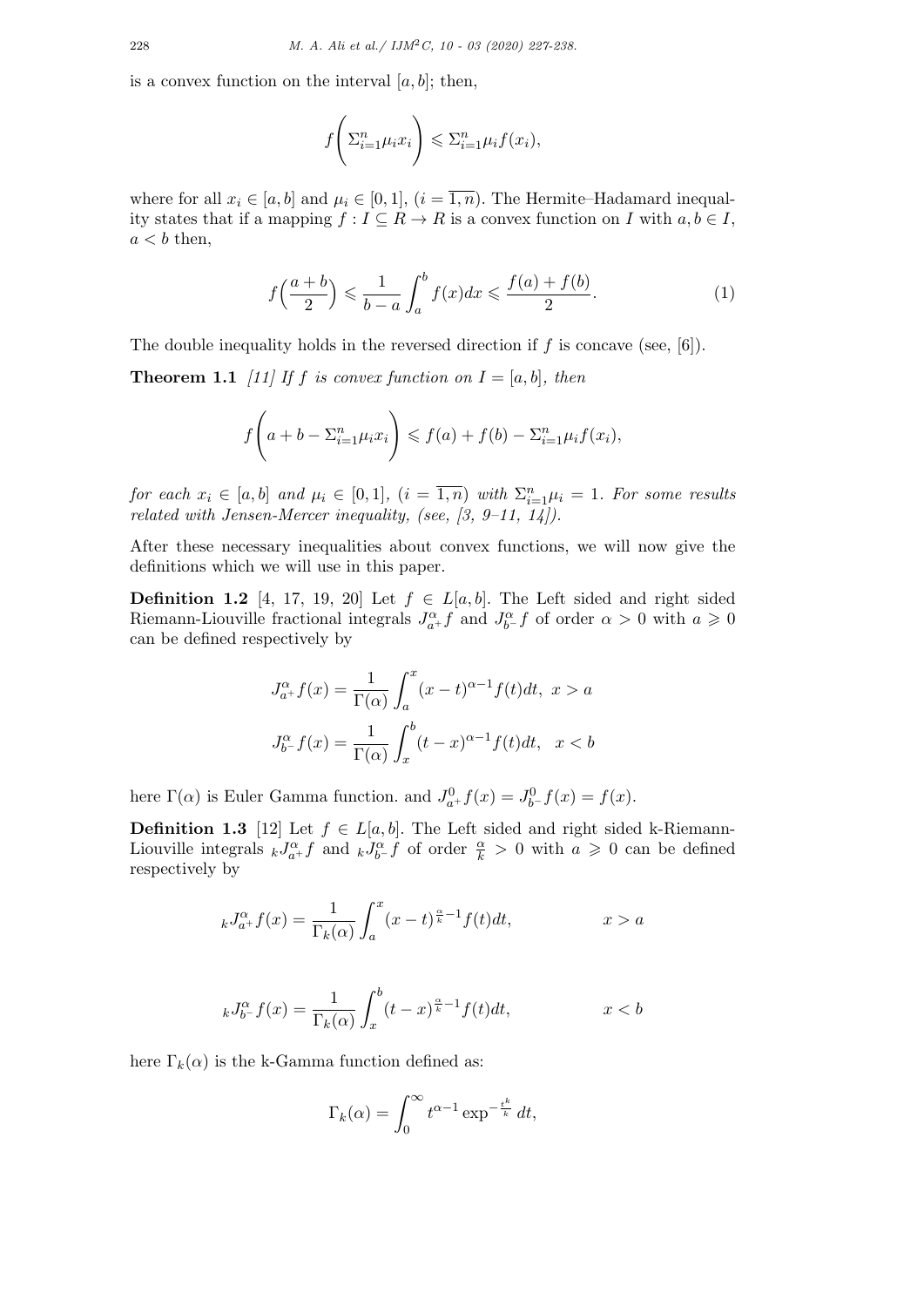also

$$
\Gamma_k(\alpha + k) = \alpha \Gamma_k(\alpha),
$$

and  ${}_{1}J_{a+}^{0}f(x) = {}_{1}J_{b-}^{0}f(x) = f(x)$ For  $k = 1$ , k-fractional integrals gives Riemann-Liouville integrals.

For some recent results connected with *k*-fractional integral inequalities (see, [1, 2, 8, 13, 18]).

In this paper, by means of the use of the Jensen-Mercer inequality, we prove Hermite-Hadamard's inequalities for *k*-fractional integrals and we mounted some new fractional inequalities related with the left part of Hermite-Hadamard type inequalities for differentiable mappings whose first derivatives in absolute value are convex.

#### **2. Main results**

By using the Jensen-Mercer inequality, Hermite-Hadamard's inequalities can be represented in k-fractional integral forms as follows.

**Theorem 2.1** *Suppose*  $f : [a, b] \to R$  *be a convex function, then* 

$$
f\left(a+b-\frac{x+y}{2}\right) \leq \frac{\Gamma_k(\alpha+k)}{2(y-x)^{\frac{\alpha}{k}}} \left[ {}_{k}J^{\alpha}_{(a+b-y)+}f(a+b-x) + {}_{k}J^{\alpha}_{(a+b-x)-}f(a+b-y) \right]
$$
  

$$
\leq \frac{f(a+b-x)+f(a+b-y)}{2} \leq f(a) + f(b) - \frac{f(x)+f(y)}{2}, \tag{2}
$$

*for all*  $x, y \in [a, b]$  *and*  $\frac{\alpha}{k} > 0$ .

*Proof* From the convexity of *f* we have

$$
f\left(a+b-\frac{\xi+\zeta}{2}\right) = f\left(\frac{a+b-\xi+a+b-\zeta}{2}\right)
$$

$$
\leq \frac{1}{2}[f(a+b-\xi)+f(a+b-\zeta)], \tag{3}
$$

for all  $\xi, \zeta \in [a, b]$ . By changing of variables  $a+b-\xi = t(a+b-x)+(1-t)(a+b-y)$ and  $a+b-\zeta = (1-t)(a+b-x) + t(a+b-y)$  for  $x, y \in [a, b]$  and  $t \in [0, 1]$  in (3) we find that

$$
f\left(a+b-\frac{x+y}{2}\right)
$$
  
\$\leq \frac{1}{2}[f(t(a+b-x)+(1-t)(a+b-y))+f((1-t)(a+b-x)+t(a+b-y))](4)

Multiplying both sides of (4) by  $t^{\frac{\alpha}{k}-1}$  and then integrating the resulting inequality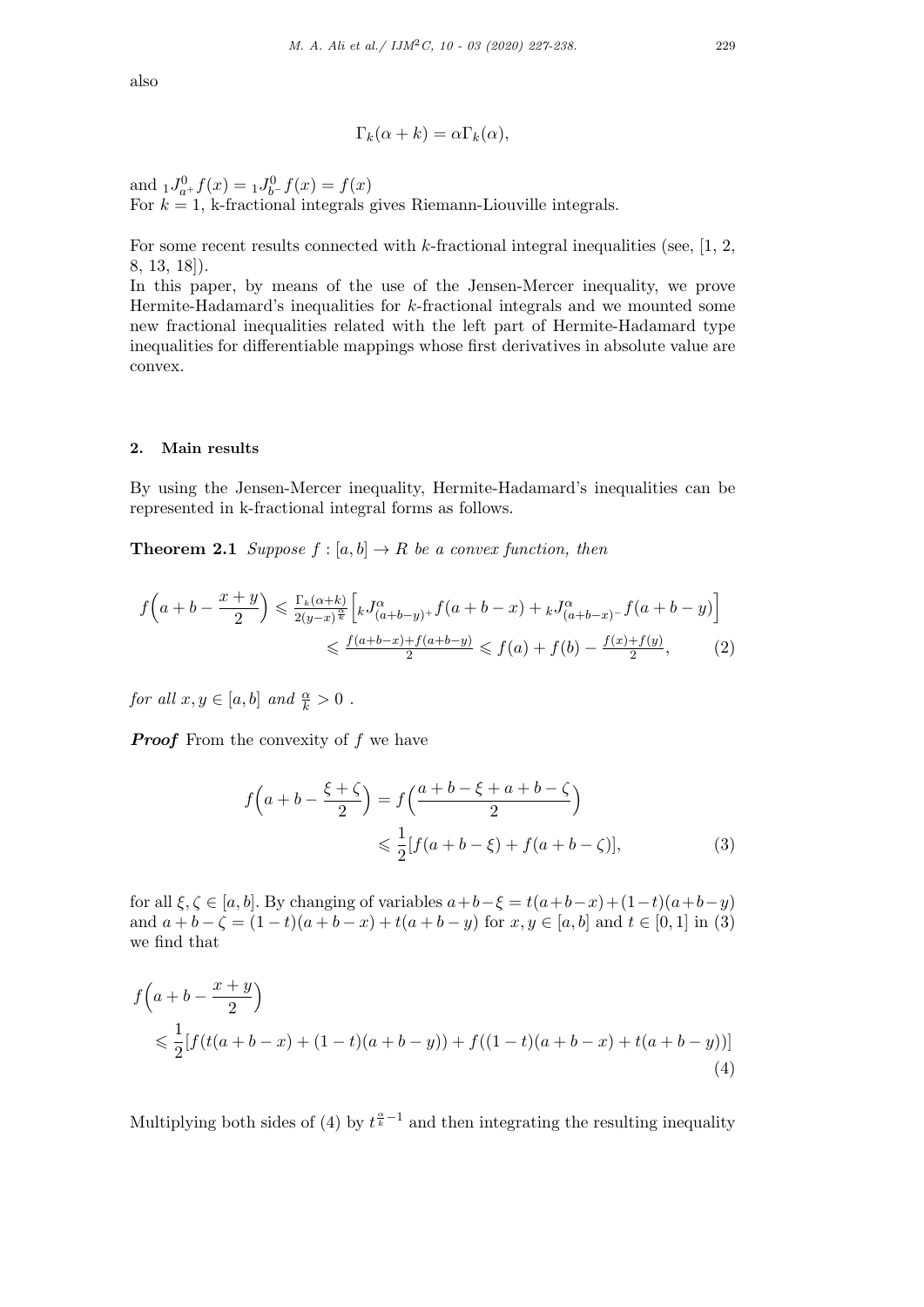with respect to  $t$  over  $[0, 1]$ , we have

$$
\frac{k}{\alpha} f\left(a+b-\frac{x+y}{2}\right) \n\leq \frac{1}{2} \bigg[ \int_{0}^{1} t^{\frac{\alpha}{k}-1} f(t(a+b-x)+(1-t)(a+b-y))dt \n+ \int_{0}^{1} t^{\frac{\alpha}{k}-1} f((1-t)(a+b-x)+t(a+b-y))dt \bigg] \n= \frac{1}{2(y-x)^{\frac{\alpha}{k}}} \bigg[ \int_{a+b-y}^{a+b-x} (u-(a+b-y))^{\frac{\alpha}{k}-1} f(u)du \n+ \int_{a+b-y}^{a+b-x} ((a+b-x)-u)^{\frac{\alpha}{k}-1} f(u)du \bigg] \n= \frac{\Gamma_{k}(\alpha+k)}{2(y-x)^{\frac{\alpha}{k}}} \bigg[ {}_{k}J_{(a+b-y)+}^{\alpha} f(a+b-x) + {}_{k}J_{(a+b-x)-}^{\alpha} f(a+b-y)
$$

And so

$$
f\left(a+b-\frac{x+y}{2}\right) \leqslant \frac{\Gamma_k(\alpha)}{2(y-x)^{\frac{\alpha}{k}}}\Big[ {}_{k}J^{\alpha}_{(a+b-y)^+}f(a+b-x)+{}_{k}J^{\alpha}_{(a+b-x)^-}f(a+b-y)\Big].
$$

] *.*

The proof of first inequality in (2) is completed. On the other hand, using the convexity of *f* we can write

$$
f(t(a+b-x)+(1-t)(a+b-y)) \leq tf(a+b-x)+(1-t)f(a+b-y)
$$

$$
f((1-t)(a+b-x)+t(a+b-y)) \leq (1-t)f(a+b-x)+tf(a+b-y).
$$

By adding these inequalities and using the Jensen-Mercer inequality, we have

$$
f(t(a+b-x)+(1-t)(a+b-y)) + f((1-t)(a+b-x)+t(a+b-y))
$$
  
\$\leq f(a+b-x)+f(a+b-y)\$  
\$\leq 2[f(a)+f(b)] - [f(x)+f(y)].\tag{5}

Multiplying both sides of (5) by  $t^{\frac{\alpha}{k}-1}$  and integrating the resulting inequality with respect to *t* over [0, 1], we obtain second and third inequalities in (2).

**Remark 2.2** Under the conditions of Theorem 2.1 with  $k = 1$ , then Theorem 2.1 reduces to inequalities (2*.*2) in [15, Theorem 2].

**Remark 2.3** Under the assumptions of Theorem 2.1 with  $\alpha = k = 1$ , then Theorem 2.1 reduces to [9, Theorem 2.1].

**Remark 2.4** If in Theorem 2.1, we set  $\alpha = k = 1$ ,  $x = a$  and  $y = b$ , then the inequalities (2) become the inequalities (1).

**Remark 2.5** If we take  $k = 1$ ,  $x = a$  and  $y = b$  in Theorem 2.1, then Theorem 2.1 reduces in [16, Theorem 2].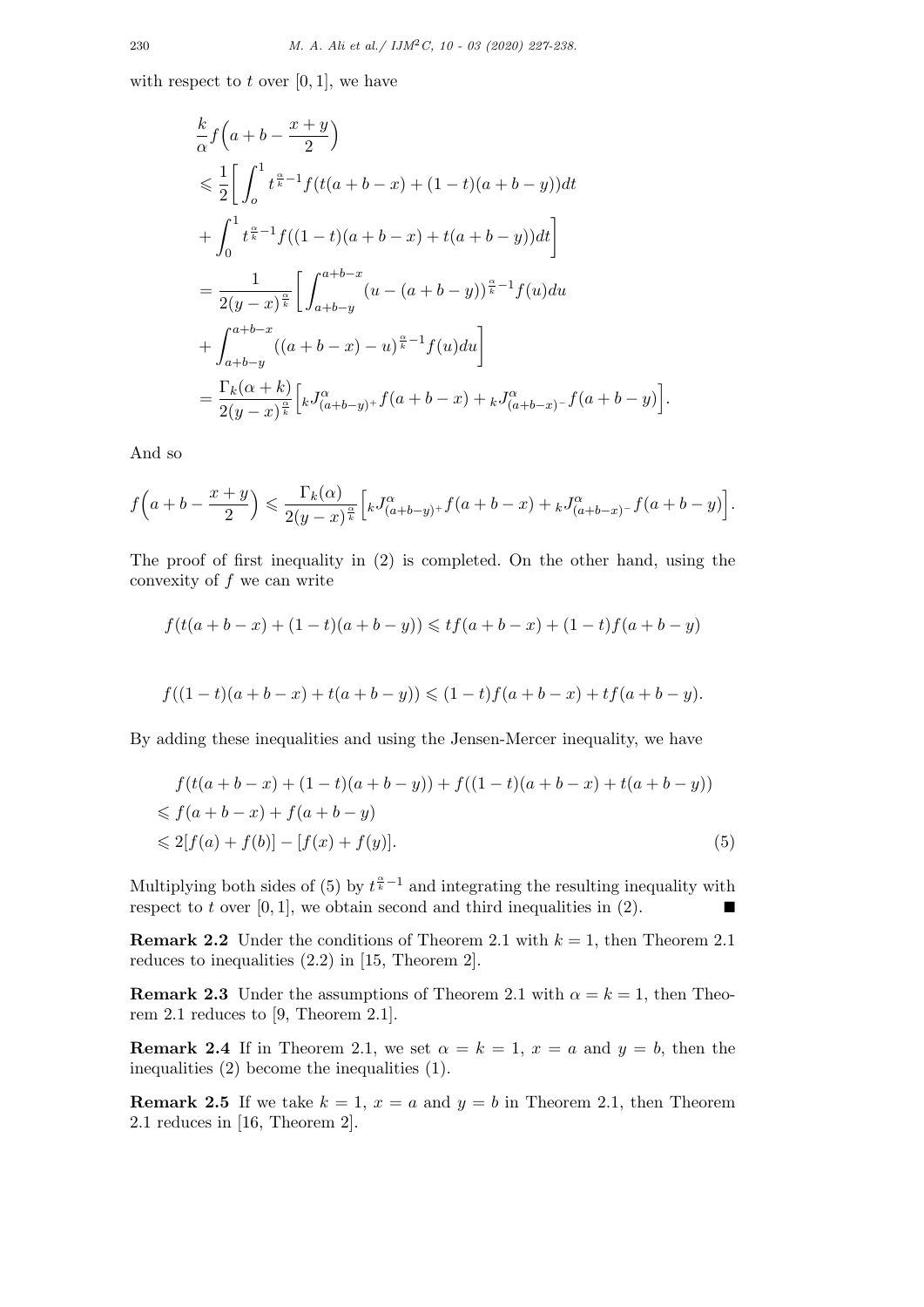**Remark 2.6** Under the assumption of Theorem 2.1, if  $x = a$  and  $y = b$  then

$$
f\left(\frac{a+b}{2}\right) \leqslant \frac{\Gamma_k(\alpha+k)}{(b-a)^{\frac{\alpha}{k}}}\Big[kJ_{a^+}^{\alpha}f(b)+_kJ_{b^-}^{\alpha}f(a)\Big] \leqslant \frac{f(a)+f(b)}{2},
$$

which is proved in [8].

**Theorem 2.7** *Suppose*  $f : [a, b] \rightarrow R$  *be a convex function, then* 

$$
f\left(a+b-\frac{x+y}{2}\right)
$$
  
\n
$$
\leq \frac{2^{\frac{\alpha}{k}-1}\Gamma_k(\alpha+k)}{(y-x)^{\frac{\alpha}{k}}}\left[kJ^{\alpha}_{(a+b-\frac{x+y}{2})^+}f(a+b-x)+kJ^{\alpha}_{(a+b-\frac{x+y}{2})^-}f(a+b-y)\right]
$$
  
\n
$$
\leq \frac{f(a+b-x)+f(a+b-y)}{2} \leq f(a)+f(b)-\frac{f(x)+f(y)}{2},
$$
\n(6)

*for all*  $x, y \in [a, b]$  *and*  $\frac{\alpha}{k} > 0$ .

*Proof* To prove the first inequality of (6), by writing  $\xi = \frac{t}{2}$  $\frac{t}{2}x + \frac{2-t}{2}y$  and  $\zeta =$  $\frac{2-t}{2}x + \frac{t}{2}$  $\frac{t}{2}y$  for  $x, y \in [a, b]$  and  $t \in [0, 1]$  in inequality (3), we get

$$
2f\left(a+b-\frac{x+y}{2}\right)
$$
  
\n
$$
\leq \frac{1}{2}\left[f\left(a+b-\left(\frac{t}{2}x+\frac{2-t}{2}y\right)\right)\right]
$$
  
\n
$$
+f\left(a+b-\left(\frac{2-t}{2}x+\frac{t}{2}y\right)\right)\right].
$$
 (7)

And then multiplying both sides of (7) by  $t^{\frac{\alpha}{k}-1}$  and then integrating the resulting inequality with respect to  $t$  over  $[0,1]$ , we have

$$
\frac{2k}{\alpha} f\left(a+b-\frac{x+y}{2}\right) \n\leq \int_{0}^{1} t^{\frac{\alpha}{k}-1} f\left(a+b-\left(\frac{t}{2}x+\frac{2-t}{2}y\right)\right) dt \n+ \int_{0}^{1} t^{\frac{\alpha}{k}-1} f\left(a+b-\left(\frac{2-t}{2}x+\frac{t}{2}y\right)\right) dt \n= \frac{2^{\frac{\alpha}{k}}}{(y-x)^{\frac{\alpha}{k}}} \bigg[ \int_{a+b-y}^{a+b-\frac{x+y}{2}} (u-(a+b-y))^{\frac{\alpha}{k}-1} f(u) du \n+ \int_{a+b-\frac{x+y}{2}}^{a+b-x} ((a+b-x)-u)^{\frac{\alpha}{k}-1} f(u) du \bigg] \n= \frac{2^{\frac{\alpha}{k}} \Gamma_{k}(\alpha+k)}{(y-x)^{\frac{\alpha}{k}}} \bigg[ {}_{k}J_{(a+b-\frac{x+y}{2})}^{\alpha} - f(a+b-y) + {}_{k}J_{(a+b-\frac{x+y}{2})+}^{\alpha} f(a+b-x) \bigg].
$$

And so

$$
f\Big(a+b-\frac{x+y}{2}\Big)\leqslant\frac{2^{\frac{\alpha}{k}-1}\Gamma_{k}(\alpha)}{(y-x)^{\frac{\alpha}{k}}}\Big[kJ^{\alpha}_{(a+b-\frac{x+y}{2})^{-}}f(a+b-y)+_kJ^{\alpha}_{(a+b-\frac{x+y}{2})^{+}}f(a+b-x)\Big].
$$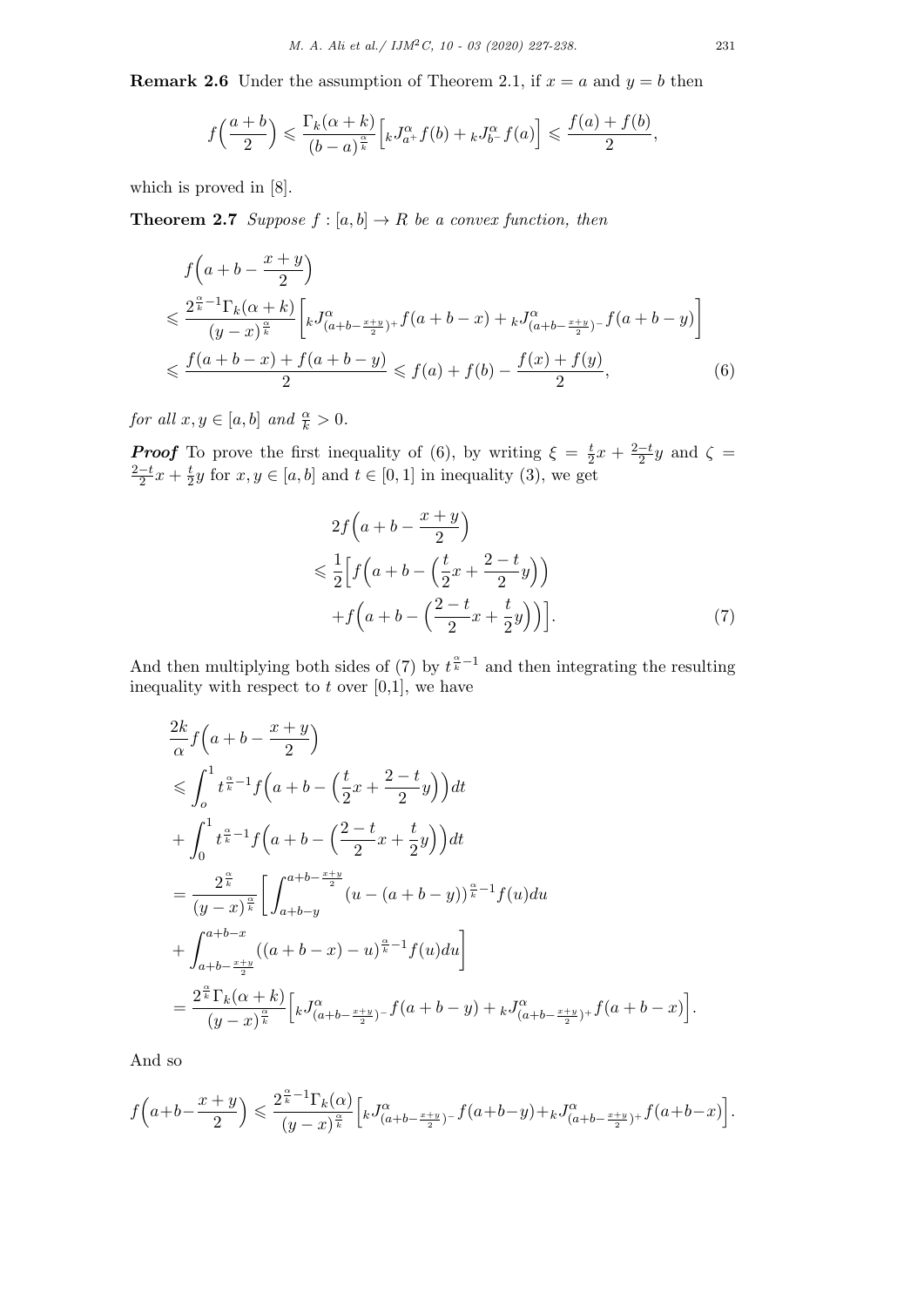The first inequality of (6) is proved. For the proof of second inequality of (6), by using Jensen-Mercer inequality, we obtain

$$
f\left(a+b-\left(\frac{t}{2}x+\frac{2-t}{2}y\right)\right) \leq f(a) + f(b) - \left[\frac{t}{2}f(x)+\frac{2-t}{2}f(y)\right]
$$
  

$$
f\left(a+b-\left(\frac{2-t}{2}x+\frac{t}{2}y\right)\right) \leq f(a) + f(b) - \left[\frac{2-t}{2}f(x)+\frac{t}{2}f(y)\right].
$$

By adding these inequalities, we have

$$
f\left(a+b-\left(\frac{t}{2}x+\frac{2-t}{2}y\right)\right)+f\left(a+b-\left(\frac{2-t}{2}x+\frac{t}{2}y\right)\right) \leq 2[f(a)+f(b)]-\frac{f(x)+f(y)}{2}.
$$
\n(8)

Multiplying both sides of (8) by  $t^{\frac{\alpha}{k}-1}$  and then integrating the resulting inequality with respect to *t* over [ $a, b$ ], we find second inequality of (6).

**Remark 2.8** If we take  $k = 1$  in Theorem 2.7, then Theorem 2.7 reduces in [15, Theorem 3].

**Remark 2.9** Under the assumptions of Theorem 2.7 with  $\alpha = k = 1$ , then Theorem 2.7 reduces to [9, Theorem 2.1].

**Remark 2.10** If in Theorem 2.7, we set  $\alpha = k = 1$ ,  $x = a$  and  $y = b$ , then the inequalities (6) reduces to the inequalities (1).

**Remark 2.11** If we set  $k = 1$ ,  $x = a$  and  $y = b$  in Theorem 2.7, then Theorem 2.7 reuces to [17, Theorem 3].

**Corollary 2.1** If we choose  $x = a$  and  $y = b$  in Theorem 2.7, then we have following inequalities for *k*-Riemann-Liouville fractional integrals:

$$
\begin{aligned} f\Big(\frac{a+b}{2}\Big) &\leqslant \frac{2^{\frac{\alpha}{k}-1}\Gamma_k(\alpha+k)}{(b-a)^{\frac{\alpha}{k}}}\bigg[ {}_{k}J^{\alpha}_{\left(\frac{a+b}{2}\right)^+}f(b)+{}_kJ^{\alpha}_{\left(\frac{a+b}{2}\right)^-}f(a)\bigg] \\ &\leqslant \frac{f(a)+f(b)}{2}. \end{aligned}
$$

**Lemma 2.12** *Let*  $f : [a, b] \to R$  *be a differentiable mapping on*  $(a, b)$  *with*  $a < b$ . *If f ′ ∈ L*[*a, b*]*, then the following identity for k−fractional integrals holds:*

$$
\frac{f(a+b-x)+f(a+b-y)}{2} - \frac{\Gamma_k(\alpha+k)}{2(y-x)^{\frac{\alpha}{k}}} \Big[ {}_{k}J^{\alpha}_{(a+b-y)+}f(a+b-x) + {}_{k}J^{\alpha}_{(a+b-x)-}f(a+b-y) \Big]
$$
  
=  $\frac{y-x}{2} \int_0^1 (t^{\frac{\alpha}{k}} - (1-t)^{\frac{\alpha}{k}}) f'(a+b-(tx+(1-t)y)) dt,$ 

*for all*  $x, y \in [a, b], \frac{\alpha}{k} > 0$  *and*  $t \in [0, 1].$ 

.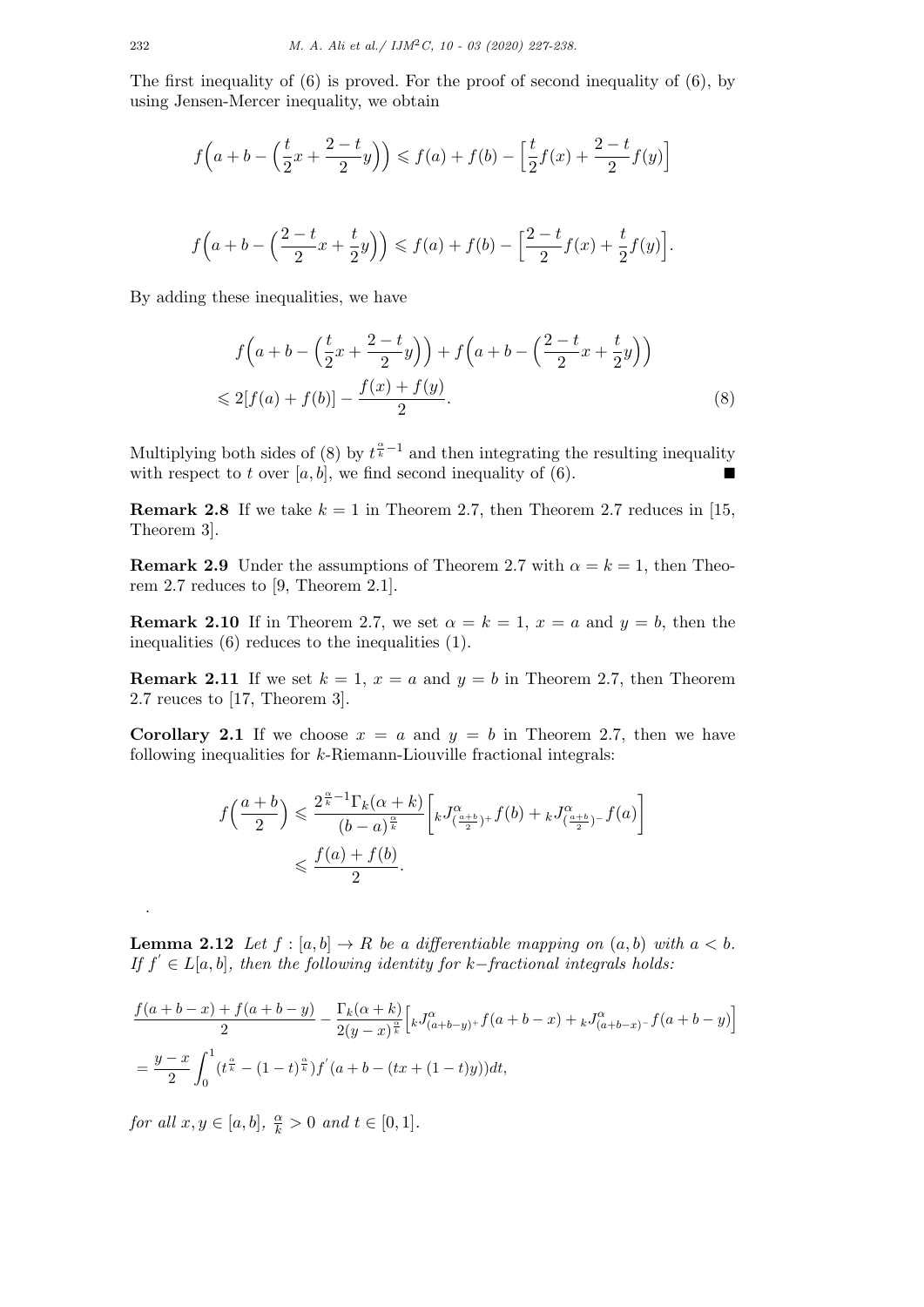*Proof* It suffices to note that

$$
I = \int_0^1 (t^{\frac{\alpha}{k}} - (1-t)^{\frac{\alpha}{k}}) f'(a+b - (tx + (1-t)y)) dt
$$
  
= 
$$
\int_0^1 t^{\frac{\alpha}{k}} f'(a+b - (tx + (1-t)y)) dt - \int_0^1 (1-t)^{\frac{\alpha}{k}} f'(a+b - (tx + (1-t)y)) dt
$$
  
=  $I_1 - I_2.$ 

Integrating by parts, we get

$$
I_1 = \int_0^1 t^{\frac{\alpha}{k}} f'(a+b-(tx+(1-t)y))dt
$$
  
= 
$$
\frac{t^{\frac{\alpha}{k}} f(a+b-(tx+(1-t)y))}{y-x} \Big|_0^1 - \frac{\alpha}{k(y-x)} \int_0^1 t^{\frac{\alpha-k}{k}} f(a+b-(tx+(1-t)y))dt
$$
  
= 
$$
\frac{f(a+b-x)}{y-x} - \frac{\Gamma_k(\alpha+k)}{(y-x)^{\frac{\alpha+k}{k}}} \Gamma_k^{\alpha-1}(a+b-y).
$$

Similarly, we get

$$
I_2 = \int_0^1 (1-t)^{\frac{\alpha}{k}} f'(a+b-(tx+(1-t)y))dt
$$
  
= 
$$
\frac{(1-t)^{\frac{\alpha}{k}} f(a+b-(tx+(1-t)y))}{y-x} \Big|_0^1 + \frac{\alpha}{k(y-x)} \int_0^1 t^{\frac{\alpha-k}{k}} f(a+b-(tx+(1-t)y))dt
$$
  
= 
$$
-\frac{f(a+b-x)}{y-x} + \frac{\Gamma_k(\alpha+k)}{(y-x)^{\frac{\alpha+k}{k}}} k J_{(a+b-y)+}^{\alpha} f(a+b-x).
$$

We can write

$$
I = I_1 - I_2
$$
  
=  $\frac{f(a+b-x) + f(a+b-y)}{y-x} - \frac{\Gamma_k(\alpha+k)}{(y-x)^{\frac{\alpha+k}{k}}}$   
 $\times \left[ {}_kJ^{\alpha}_{(a+b-y)+}f(a+b-x) + {}_kJ^{\alpha}_{(a+b-x)+}f(a+b-y) \right].$ 

Multiplying both sides by  $\frac{y-x}{2}$ , we have the desired identity.

**Remark 2.13** Under assumption of Lemma 2.12, if  $\alpha = k = 1$ ,  $x = a$  and  $y = b$ then

$$
\frac{f(a) + f(b)}{2} - \frac{1}{b-a} \int_a^b f(u) du = \frac{b-a}{2} \int_0^1 (2t - 1) f'((1-t)a + tb) dt,
$$

which is proved in  $[5]$ .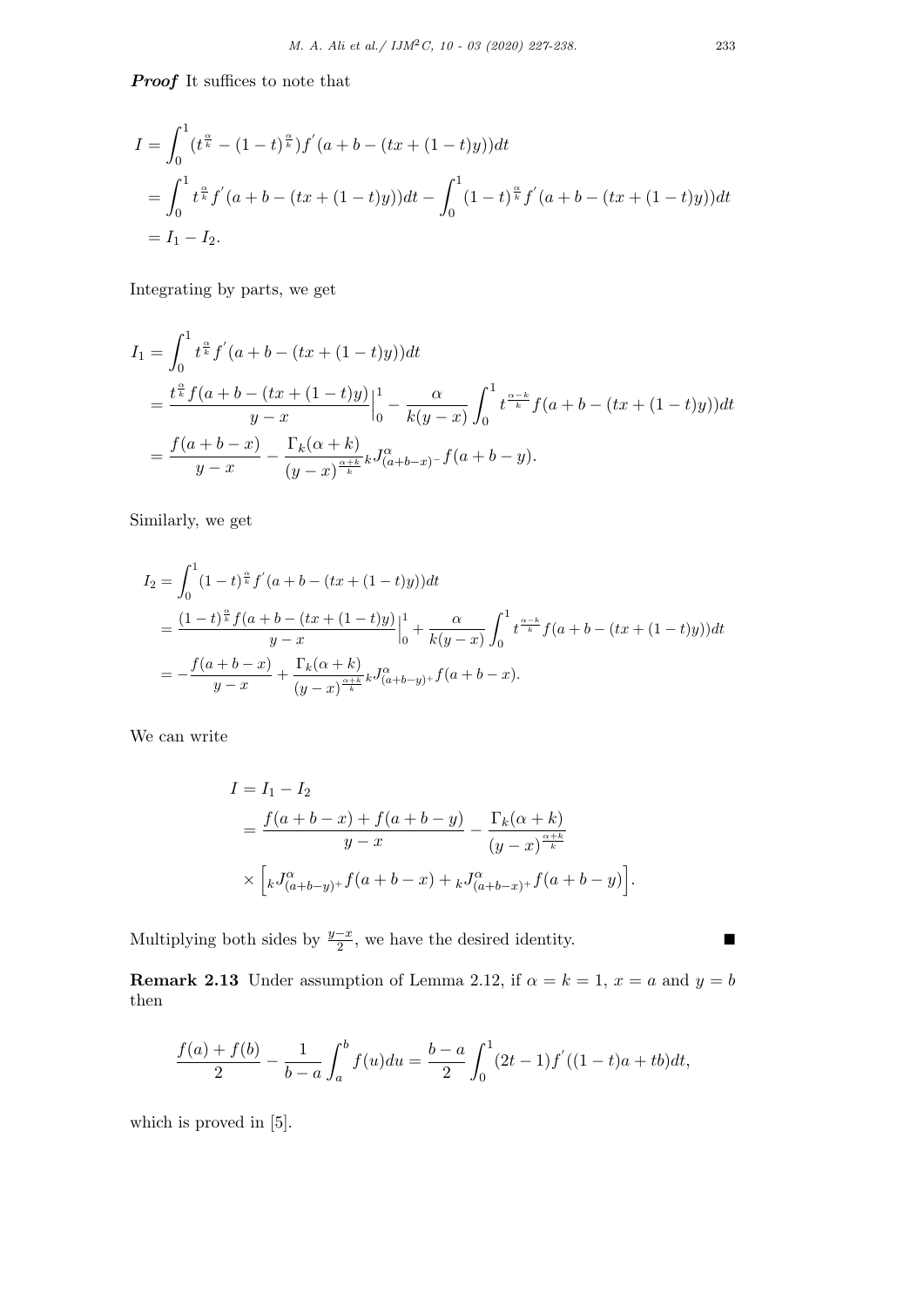**Remark 2.14** Under the assumption of Lemma 2.12, if  $x = a$  and  $y = b$  then

$$
\frac{f(a) + f(b)}{2} - \frac{\Gamma_k(\alpha + k)}{2(b - a)^{\frac{\alpha}{k}}} \Big[ {}_{k}J_{a^+}^{\alpha} f(b) + {}_{k}J_{b^-}^{\alpha} f(a) \Big]
$$

$$
= \frac{b - a}{2} \int_0^1 (t^{\frac{\alpha}{k}} - (1 - t)^{\frac{\alpha}{k}}) f'((1 - t)a + tb) dt,
$$

which is proved in [8].

**Remark 2.15** Under assumption of Lemma 2.12, if  $k = 1$ ,  $x = a$  and  $y = b$  then

$$
\frac{f(a)+(b)}{2} - \frac{\Gamma(\alpha+1)}{2(y-x)} \Big[ J_{a^+}^{\alpha} f(b) + J_{b^-}^{\alpha} f(a) \Big] = \frac{b-a}{2} \int_0^1 (t^{\alpha} - (1-t)^{\alpha}) f'((1-t)a + tb)) dt,
$$

which is proved in [16].

**Remark 2.16** If we take  $\alpha = k = 1$ , in Lemma 2.12, then Lemma 2.12 gives [15, Corollory 1].

**Theorem 2.17** *Let*  $f : [a, b] \to R$  *be a differentiable mapping on*  $(a, b)$  *with*  $a < b$ *. If |f ′ | is convex on* [*a, b*]*, then the following inequality for k−fractional integrals holds:*

$$
\begin{aligned}&\left|\frac{f(a+b-x)+f(a+b-y)}{2}-\frac{\Gamma_k(\alpha+k)}{2\left(y-x\right)^{\frac{\alpha}{k}}}\Big[kJ^{\alpha}_{(a+b-y)^+}f(a+b-x)+kJ^{\alpha}_{(a+b-x)^+}f(a+b-y)\Big]\right|\\&\leqslant \frac{y-x}{\alpha+k}\Big(k-\frac{k}{2^{\frac{\alpha}{k}}}\Big)\Big[|f^{'}(a)|+|f^{'}(b)|-\frac{|f^{'}(x)|+|f^{'}(y)|}{2}\Big] \end{aligned}
$$

*for all*  $x, y \in [a, b]$  *and*  $\frac{\alpha}{k} > 0$ *.* 

**Proof** By means of Lemma 2.12 and jensen-mercer inequality, we find that

$$
\left| \frac{f(a+b-x)+f(a+b-y)}{2} \right|
$$
  
\n
$$
-\frac{\Gamma_k(\alpha+k)}{2(y-x)^{\frac{\alpha}{k}}} \left[ {}_{k}J^{\alpha}_{(a+b-y)+}f(a+b-x) + {}_{k}J^{\alpha}_{(a+b-x)+}f(a+b-y) \right] \right|
$$
  
\n
$$
\leq \frac{y-x}{2} \int_0^1 |t^{\frac{\alpha}{k}} - (1-t)^{\frac{\alpha}{k}}||f'(a+b-(tx+(1-t)y))|dt
$$
  
\n
$$
\leq \frac{y-x}{2} \int_0^1 |t^{\frac{\alpha}{k}} - (1-t)^{\frac{\alpha}{k}}||[f'(a)|+|f'(b)|-(t|f'(x)|+(1-t)|f'(y)|)]dt
$$
  
\n
$$
=\frac{y-x}{2} \left\{ \int_0^{\frac{1}{2}} ((1-t)^{\frac{\alpha}{k}} - t^{\frac{\alpha}{k}}||[f'(a)|+|f'(b)|-(t|f'(x)|+(1-t)|f'(y)|)]dt \right\}
$$
  
\n
$$
+\int_{\frac{1}{2}}^1 (t^{\frac{\alpha}{k}} - (1-t)^{\frac{\alpha}{k}}||[f'(a)|+|f'(b)|-(t|f'(x)|+(1-t)|f'(y)|)]dt \right\}
$$
  
\n
$$
=\frac{y-x}{2}(S_1+S_2)
$$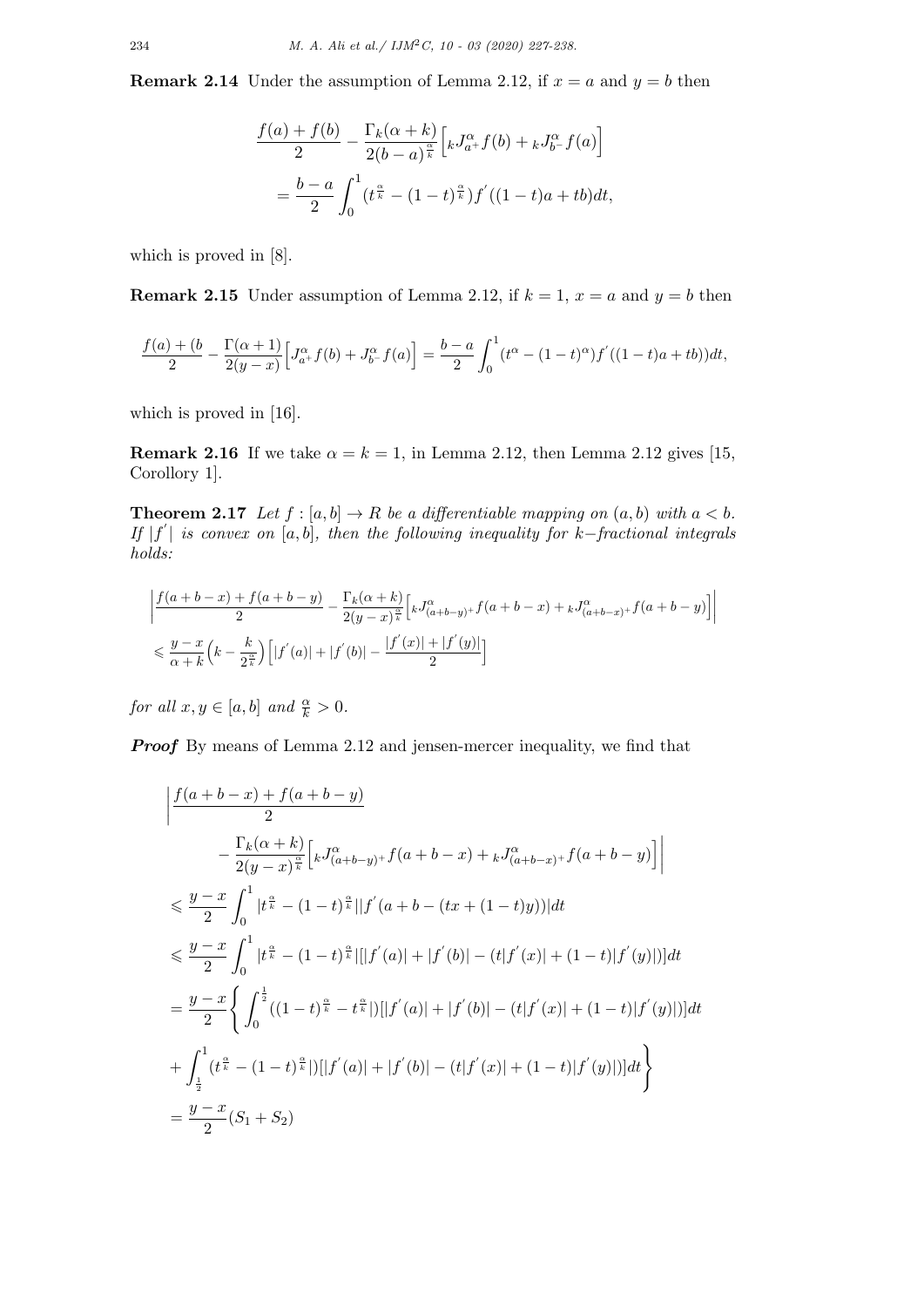Calculating  $S_1$  and  $S_2$ , we obtain

$$
S_1 = (|f'(a)| + |f'(b)|) \int_0^{\frac{1}{2}} ((1-t)^{\frac{\alpha}{k}} - t^{\frac{\alpha}{k}} dt - \left\{ |f'(x)| \Big[ \int_0^{\frac{1}{2}} t(1-t)^{\frac{\alpha}{k}} dt - \int_0^{\frac{1}{2}} t^{\frac{\alpha+k}{k}} dt \Big] \right\}
$$
  
+ 
$$
|f'(y)| \Big[ \int_0^{\frac{1}{2}} (1-t)^{\frac{\alpha+k}{k}} dt - \int_0^{\frac{1}{2}} (1-t) t^{\frac{\alpha+k}{k}} dt \Big] \Big\}
$$
  
= 
$$
(|f'(a)| + |f'(b)|) \Big( \frac{k}{\alpha+k} - \frac{\left(\frac{k}{2^{\frac{\alpha}{k}}}\right)}{\alpha+k} \Big) - \left\{ |f'(x)| \Big( \frac{k^2}{(\alpha+k)(\alpha+2k)} - \frac{\left(\frac{k}{2^{\frac{\alpha+k}{k}}}\right)}{\alpha+k} \Big) \right\}
$$
  
+ 
$$
|f'(y)| \Big( \frac{k}{\alpha+2k} - \frac{\left(\frac{k}{2^{\frac{\alpha+k}{k}}}\right)}{\alpha+k} \Big) \Big\}
$$

and

$$
S_2 = (|f'(a)| + |f'(b)|) \int_{\frac{1}{2}}^{1} (t^{\frac{\alpha}{k}} - (1-t)^{\frac{\alpha}{k}} dt - \left\{ |f'(x)| \Big[ \int_{\frac{1}{2}}^{1} t^{\frac{\alpha+k}{k}} dt - \int_{\frac{1}{2}}^{1} t (1-t)^{\frac{\alpha}{k}} dt \Big] \right\}
$$
  
+ 
$$
|f'(y)| \Big[ \int_{\frac{1}{2}}^{1} (1-t)^{\frac{\alpha+k}{k}} dt - \int_{\frac{1}{2}}^{1} (1-t) t^{\frac{\alpha+k}{k}} dt \Big] \Big\}
$$
  
= 
$$
(|f'(a)| + |f'(b)|) \Big( \frac{k}{\alpha+k} - \frac{\left(\frac{k}{2^{\frac{\alpha}{k}}}\right)}{\alpha+k} - \left\{ |f'(x)| \Big( \frac{k}{\alpha+2k} - \frac{\left(\frac{k}{2^{\frac{\alpha+k}{k}}}\right)}{\alpha+k} \Big) \right\}
$$
  
+ 
$$
|f'(y)| \Big( \frac{k^2}{(\alpha+k)(\alpha+2k)} - \frac{\left(\frac{k}{2^{\frac{\alpha+k}{k}}}\right)}{\alpha+k} \Big) \Big\}.
$$

By adding  $S_1$  and  $S_2$ , we have the conclusion Theorem 2.17. ■

**Remark 2.18** Under the assumption of Theorem 2.17, if  $\alpha = k = 1$ ,  $x = a$  and  $y = b$  then

$$
\left|\frac{f(a)+f(b)}{2}-\frac{1}{b-a}\int_a^b f(u)du\right|\leqslant \frac{b-a}{8}\Big(|f^{'}(a)|+|f^{'}(b)|\Big),
$$

which is proved in  $[5]$ .

**Remark 2.19** If we take  $k = 1$  in Theorem 2.17, then Theorem 2.17 reduces in  $[15,$  Theorm  $4]$ .

**Remark 2.20** Under the assumption of Theorem 2.17, if  $x = a$  and  $y = b$  then

$$
\begin{split} &\left| \frac{f(a)+f(b)}{2} - \frac{\Gamma_k(\alpha+k)}{2(b-a)^{\frac{\alpha}{k}}}\Big[ {}_{k}J^{\alpha}_{(a)+}f(b)+{}_kJ^{\alpha}_{(b)-}f(a)\Big] \right| \\ &\leqslant \frac{b-a}{\alpha+k}\Big(k-\frac{k}{2^{\frac{\alpha}{k}}}\Big)\Big(\frac{|f'(a)|+|f'(b)|}{2}\Big), \end{split}
$$

which is proved in [8].

**Remark 2.21** Under the assumption of Theorem 2.17, if  $k = 1$ ,  $x = a$  and  $y = b$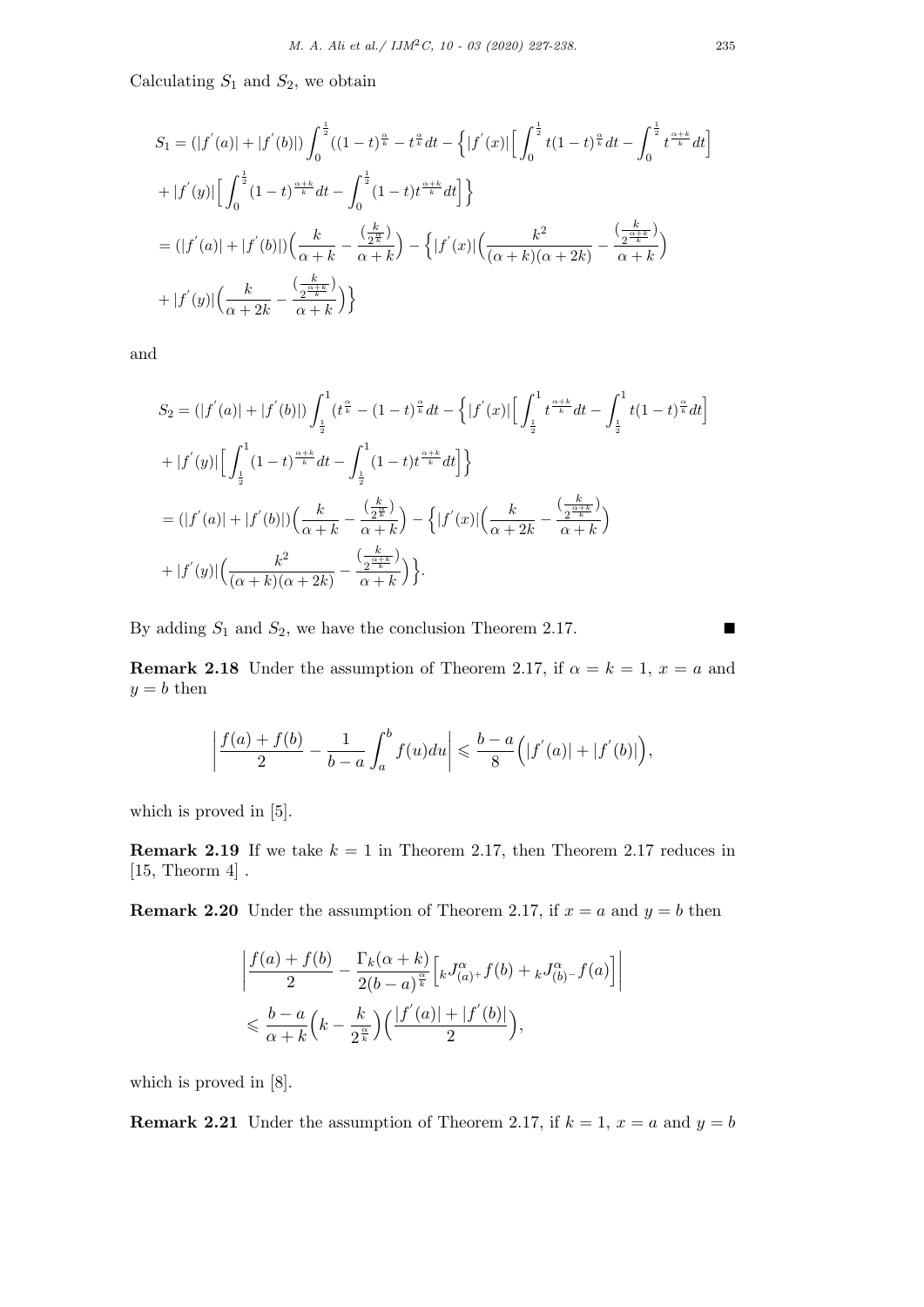then

$$
\left| \frac{f(a) + f(b)}{2} - \frac{\Gamma(\alpha + 1)}{2(b - a)^{\alpha}} \left[ J_{(a)+}^{\alpha} f(b) + J_{(b)-}^{\alpha} f(a) \right] \right|
$$
  
\$\leqslant \frac{b - a}{2(\alpha + 1)} \left( 1 - \frac{1}{2^{\alpha}} \right) \left( |f'(a)| + |f'(b)| \right),

which is proved in [16].

**Lemma 2.22** *Let*  $f : [a, b] \to R$  *be a differentiable mapping on*  $(a, b)$  *with*  $a < b$ *. if f ′ ∈ L*[*a, b*]*, then the following equality for k−fractional integrals holds:*

$$
\frac{2^{\frac{\alpha-k}{k}}\Gamma_k(\alpha+k)}{2(y-x)^{\frac{\alpha}{k}}}\Big[ {}_{k}J^{\alpha}_{(a+b-\frac{x+y}{2})^+}f(a+b-x)+{}_{k}J^{\alpha}_{(a+b-\frac{x+y}{2})^-}f(a+b-y)\Big] - f\Big(a+b-\frac{x+y}{2}\Big)
$$
  
=  $\frac{y-x}{4}\int_0^1 t^{\frac{\alpha}{k}}\Big[f'\Big(a+b-\Big(\frac{2-t}{2}x+\frac{t}{2}y\Big)\Big)-f'\Big(a+b-\Big(\frac{t}{2}x+\frac{2-t}{2}y\Big)\Big)\Big]dt,$ 

*for all*  $x, y \in [a, b], \frac{\alpha}{k} > 0$  *and*  $t \in [0, 1].$ 

*Proof* It can be prove similar to the proof of Lemma 2.12. ■

**Remark 2.23** If we take  $k = 1$  in Lemma 2.22, then Lemma 2.22 reduces in [15, Lemma 2].

**Remark 2.24** If we take  $k = 1$  along with  $x = a$  and  $y = b$  in Lemma 2.22, then Lemma 2.22 reduces in [17, Lemma 3].

**Theorem 2.25** *Let*  $f : [a, b] \to R$  *be a differentiable mapping on*  $(a, b)$  *with*  $a < b$ *. If f ′ ∈ L*[*a, b*]*, then the following equality for k−fractional integrals holds:*

$$
\begin{split} & \left| \frac{2^{\frac{\alpha-k}{k}} \Gamma_k(\alpha+k)}{2(y-x)^{\frac{\alpha}{k}}} \Big[ {}_{k} J^{\alpha}_{(a+b-\frac{x+y}{2})^+} f(a+b-x) + {}_{k} J^{\alpha}_{(a+b-\frac{x+y}{2})^-} f(a+b-y) \Big] - f\Big(a+b-\frac{x+y}{2}\Big) \right| \\ & \leqslant \frac{k(y-x)}{2(\alpha+k)} \Big[ |f^{'}(a)| + |f^{'}(x)|-\frac{|f^{'}(x)|+|f^{'}(y)|}{2}\Big], \end{split}
$$

*for all*  $x, y \in [a, b]$  *and*  $\frac{\alpha}{k} > 0$ .

*Proof* Using the Lemma 2.22 and Jensen-mercer inequality, we find

$$
\begin{split} &\left|\frac{2^{\frac{\alpha-k}{k}}\Gamma_k(\alpha+k)}{2(y-x)^{\frac{\alpha}{k}}}\Big[kJ^{\alpha}_{(a+b-\frac{x+y}{2})^+}f(a+b-x)+kJ^{\alpha}_{(a+b-\frac{x+y}{2})^-}f(a+b-y)\Big] - f\big(a+b-\frac{x+y}{2}\big)\right| \\ &\leqslant \frac{y-x}{4}\bigg\{\int_0^1t^{\frac{\alpha}{k}}\Big|f^{'}\Big(a+b-\Big(\frac{2-t}{2}x+\frac{t}{2}y\Big)\Big)\Big|dt+\int_0^1t^{\frac{\alpha}{k}}\Big|f^{'}\Big(a+b-\Big(\frac{t}{2}x+\frac{2-t}{2}y\Big)\Big)\Big|dt\bigg\} \\ &\leqslant \frac{y-x}{4}\bigg\{\int_0^1t^{\frac{\alpha}{k}}\Big[|f^{'}(a)|+|f^{'}(b)|-\Big(\frac{2-t}{2}|f^{'}(x)|+\frac{t}{2}|f^{'}(y)|\Big)\Big]dt \\ &+\int_0^1t^{\frac{\alpha}{k}}\Big[|f^{'}(a)|+|f^{'}(b)|-\Big(\frac{t}{2}|f^{'}(x)|+\frac{2-t}{2}|f^{'}(y)|\Big)\Big]dt\bigg\} \\ &=\frac{k(y-x)}{2(\alpha+k)}\Big[|f^{'}(a)|+|f^{'}(b)|-\frac{|f^{'}(x)|+|f^{'}(y)|}{2}\Big], \end{split}
$$

which completed the proof.

**Remark 2.26** If we take  $k = 1$  in Theorem 2.25, then Theorem 2.25 reduces in [15, Theorm 5].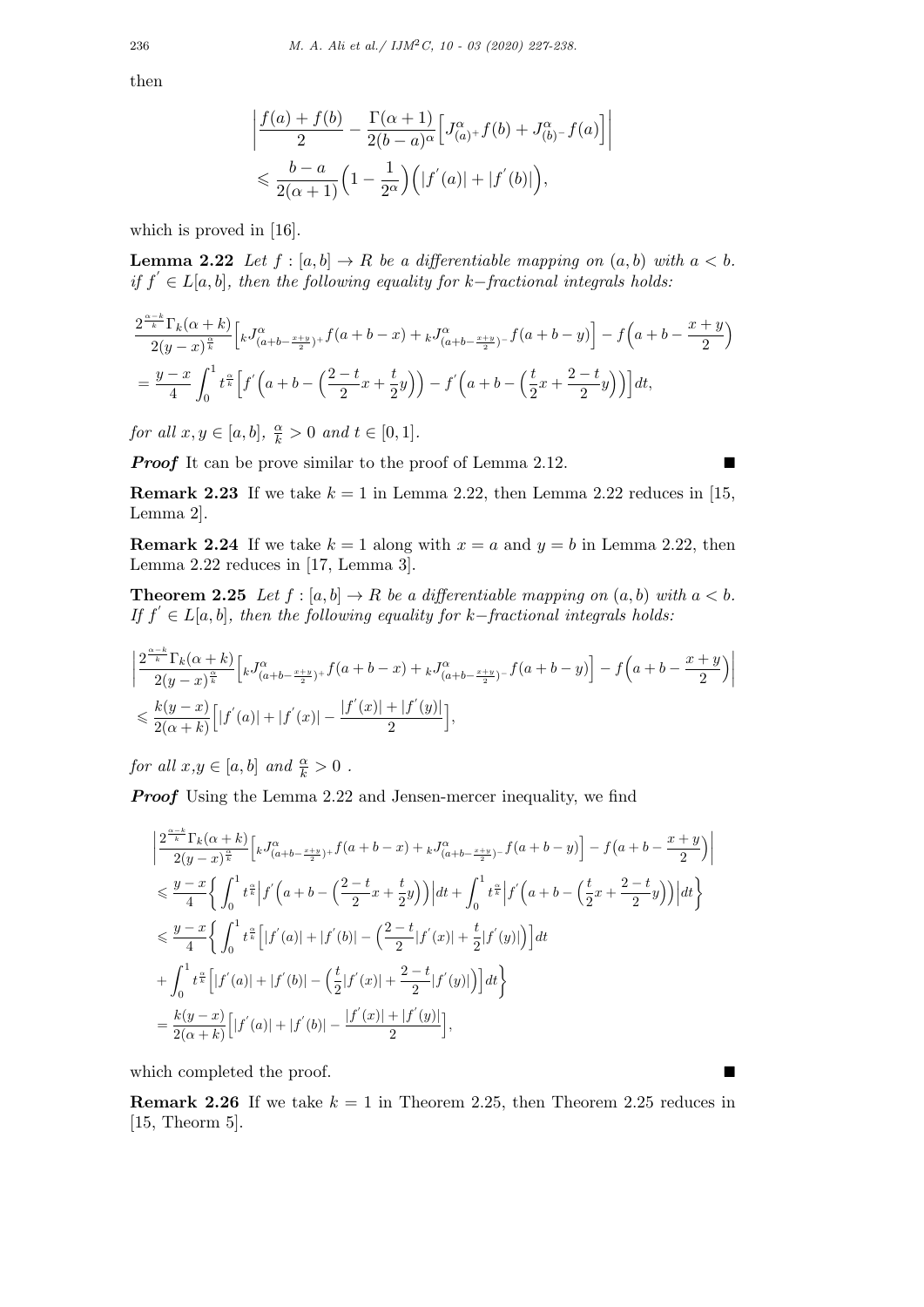**Remark 2.27** If we take  $\alpha = 1$  along with  $k = 1$  in Theorem 2.25, then Theorem 2.25 gives [15, Corollary 2].

**Theorem 2.28** *Let*  $f : [a, b] \to R$  *be a differentiable mapping on*  $(a, b)$  *with*  $a < b$ *.* if  $|f'|^q$  is convex on [a, b],  $q > 1$ , then for all  $x, y \in [a, b]$  and  $\frac{\alpha}{k} > 0$ , the following *inequality for k−fractional integrals holds:*

$$
\begin{split} &\bigg|\frac{2^{\frac{\alpha-k}{k}}\Gamma_k(\alpha+k)}{2(y-x)^{\frac{\alpha}{k}}}\Big[ {}_{k}J^{\alpha}_{(a+b-\frac{x+y}{2})^+}f(a+b-x)+ {}_{k}J^{\alpha}_{(a+b-\frac{x+y}{2})^-}f(a+b-y)\Big]-f\Big(a+b-\frac{x+y}{2}\Big)\bigg|\\ &\leqslant \frac{(y-x)}{4}\Big(\frac{k}{\alpha p+k}\Big)^{\frac{1}{p}}\bigg[\Big(|f^{'}(a)|^{q}+|f^{'}(b)|^{q}-\frac{3|f^{'}(x)|^{q}+|f^{'}(y)|^{q}}{4}\Big)^{\frac{1}{q}}\\ &+\Big(|f^{'}(a)|^{q}+|f^{'}(b)|^{q}-\frac{|f^{'}(x)|^{q}+3|f^{'}(y)|^{q}}{4}\Big)^{\frac{1}{q}}\bigg], \end{split}
$$

*where*  $\frac{1}{q} + \frac{1}{p}$  $\frac{1}{p} = 1.$ 

*Proof* From Lemma 2.22, using the Hölder's inequality, we have

$$
\begin{split} &\bigg|\frac{2^{\frac{\alpha-k}{k}}\Gamma_k(\alpha+k)}{2(y-x)^{\frac{\alpha}{k}}}\Big[kJ^{\alpha}_{(a+b-\frac{x+y}{2})^+}f(a+b-x)+kJ^{\alpha}_{(a+b-\frac{x+y}{2})^-}f(a+b-y)\Big] -f\Big(a+b-\frac{x+y}{2}\Big)\bigg|\\ &\leqslant \frac{y-x}{4}\Big(\int_0^1t^{\frac{\alpha p}{k}}dt\Big)^{\frac{1}{p}}\Bigg\{\Big(\int_0^1\Big|f'\Big(a+b-\Big(\frac{2-t}{2}x+\frac{t}{2}y\Big)\Big)\Big|^qdt\Big)^{\frac{1}{q}}\\ &+\Big(\int_0^1\Big|f'\Big(a+b-\Big(\frac{t}{2}x+\frac{2-t}{2}y\Big)\Big)\Big|^qdt\Big)^{\frac{1}{q}}\Bigg\}. \end{split}
$$

Using Jensen-Mercer inequality because of the convexity of  $|f'|$ , we have

$$
\begin{split} &\left|\frac{2^{\frac{\alpha-k}{k}}\Gamma_k(\alpha+k)}{2(y-x)^{\frac{\alpha}{k}}}\Big[ {}_{k}J^{\alpha}_{(a+b-\frac{x+y}{2})^+}f(a+b-x)+ {}_{k}J^{\alpha}_{(a+b-\frac{x+y}{2})^-}f(a+b-y)\Big]-f\Big(a+b-\frac{x+y}{2}\Big)\right|\\ &\leqslant \frac{y-x}{4}\Big(\frac{k}{\alpha p+k}\Big)^{\frac{1}{p}}\bigg\{\Big(\int_0^1|f^{'}(a)|^q+|f^{'}(b)|^q-\Big(\frac{2-t}{2}|f^{'}(x)|^q+\frac{t}{2}|f^{'}(y)|^q\Big)\Big)dt\Big)^{\frac{1}{q}}\\ &+\Big(\int_0^1|f^{'}(a)|^q+|f^{'}(b)|^q-\Big(\frac{2-t}{2}|f^{'}(x)|^q+\frac{t}{2}|f^{'}(y)|^q\Big)\Big)dt\Big)^{\frac{1}{q}}\bigg\}\\ &=\frac{y-x}{4}\Big(\frac{k}{\alpha p+k}\Big)^{\frac{1}{p}}\\ &\times\bigg[\Big(|f^{'}(a)|^q+|f^{'}(b)|^q-\frac{3|f^{'}(x)|^q+|f^{'}(y)|^q}{4}\Big)^{\frac{1}{q}}+\Big(|f^{'}(a)|^q+|f^{'}(b)|^q-\frac{|f^{'}(x)|^q+3|f^{'}(y)|^q}{4}\Big)^{\frac{1}{q}}\bigg], \end{split}
$$

and so the proof is completed.

**Remark 2.29** If we take  $k = 1$ ,  $x = a$  and  $y = b$  in Theorem 2.28, then Theorem 2.28 reduces in [17, Theorm 6].

**Remark 2.30** If we take  $k = 1$  in Theorem 2.28, then Theorem 2.28 reduces in [15, Theorm 6].

# **3. Conclusions**

In this paper, we prove some new inequalities of Hermite–Hadamard-Mercer like associated with *k*-fractional integrals. The results of this paper generalize the several obtained results in the field of Hermite–Hadamard and Hermite–Hadamard-Mercer